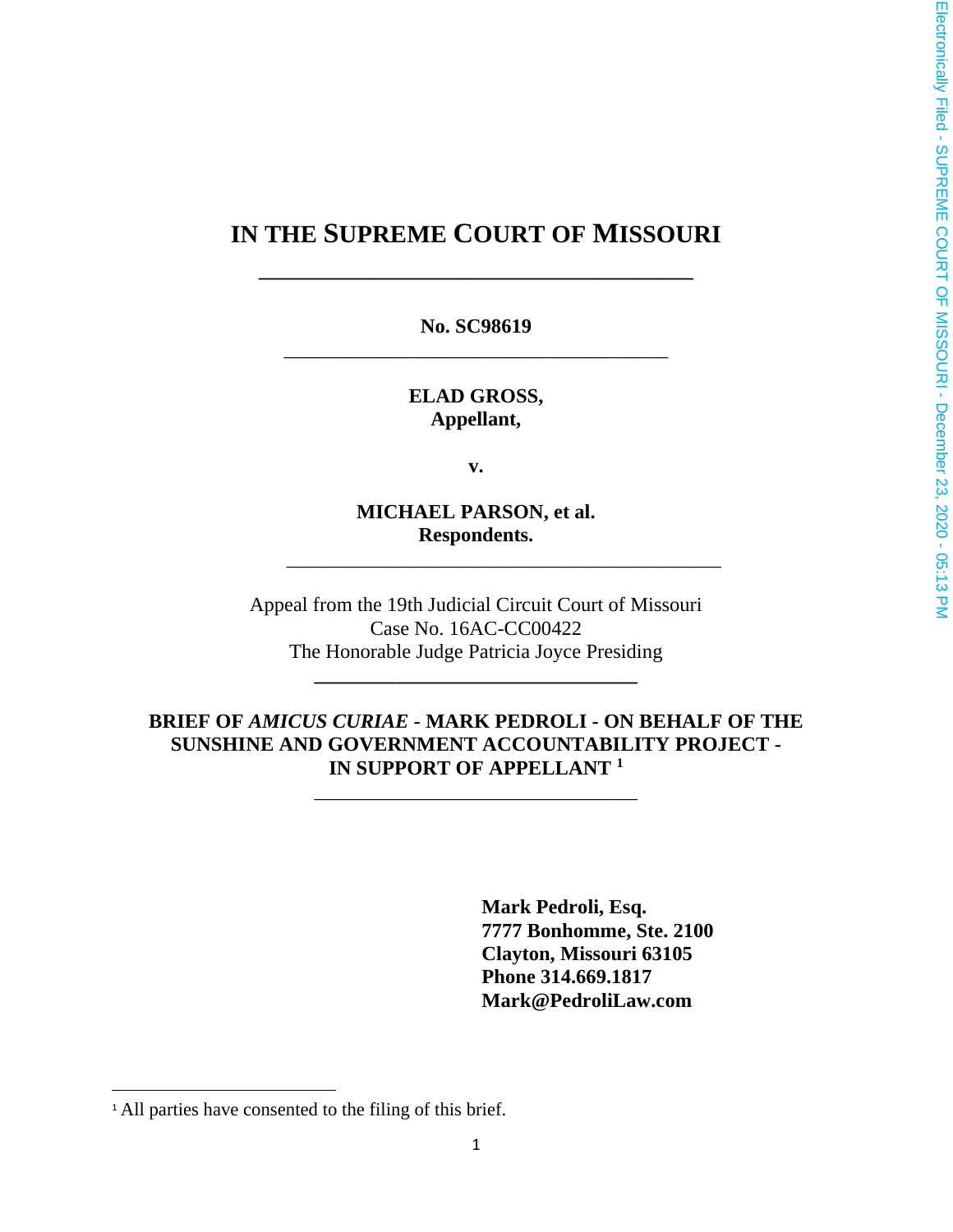# **TABLE OF CONTENTS**

# **Page**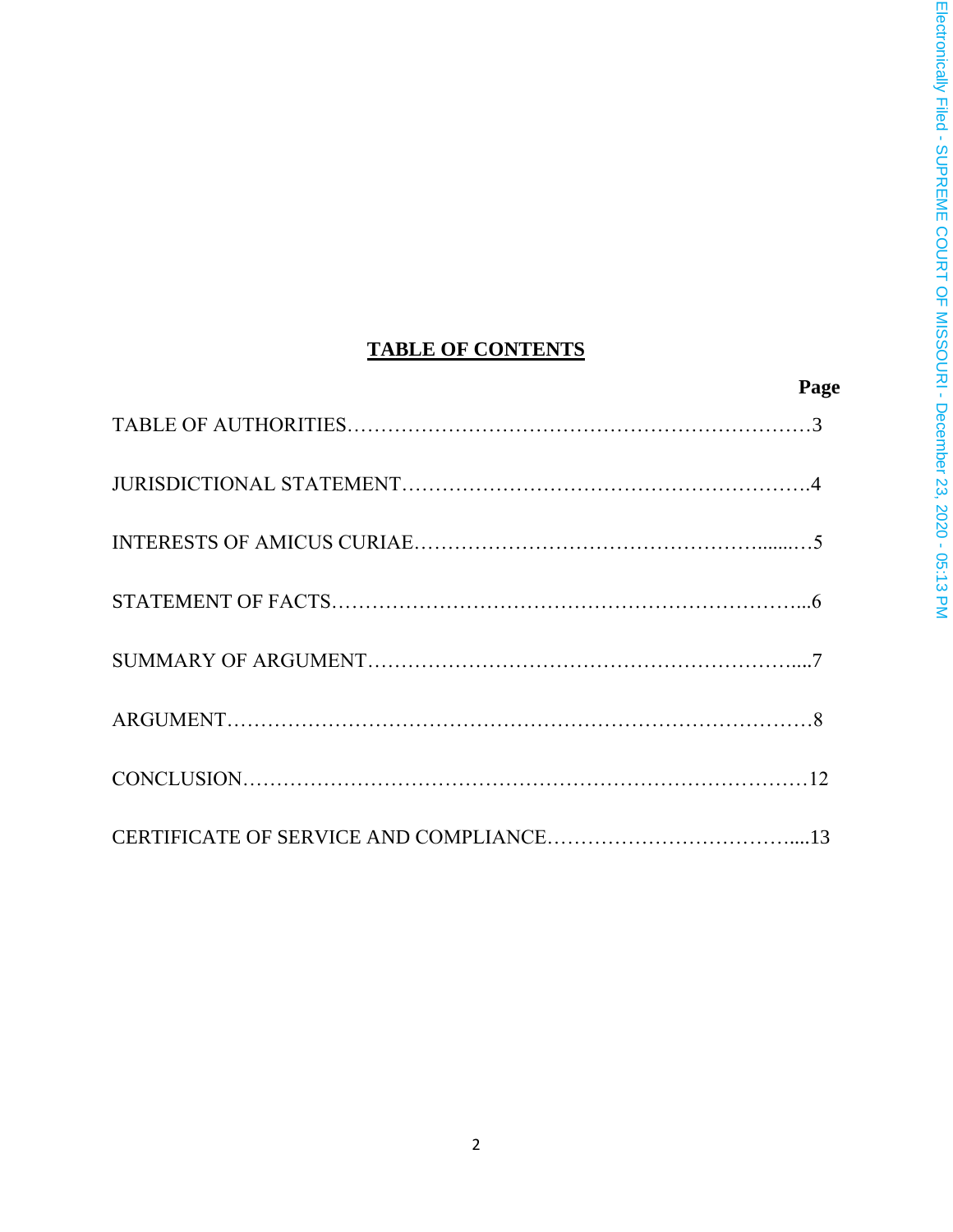## **TABLE OF AUTHORITIES**

|                 | Page |
|-----------------|------|
| <b>Statutes</b> |      |
| $R.S.MO$ §      |      |
|                 |      |
| R.S.MO §        |      |
|                 |      |
| $R.S.MO$ §      |      |
|                 |      |
| <b>Cases</b>    |      |

*Swaine v. McCulloch*,

No. 15SL-CC03842 (St. Louis Co. Circuit Court 2017)……………………….7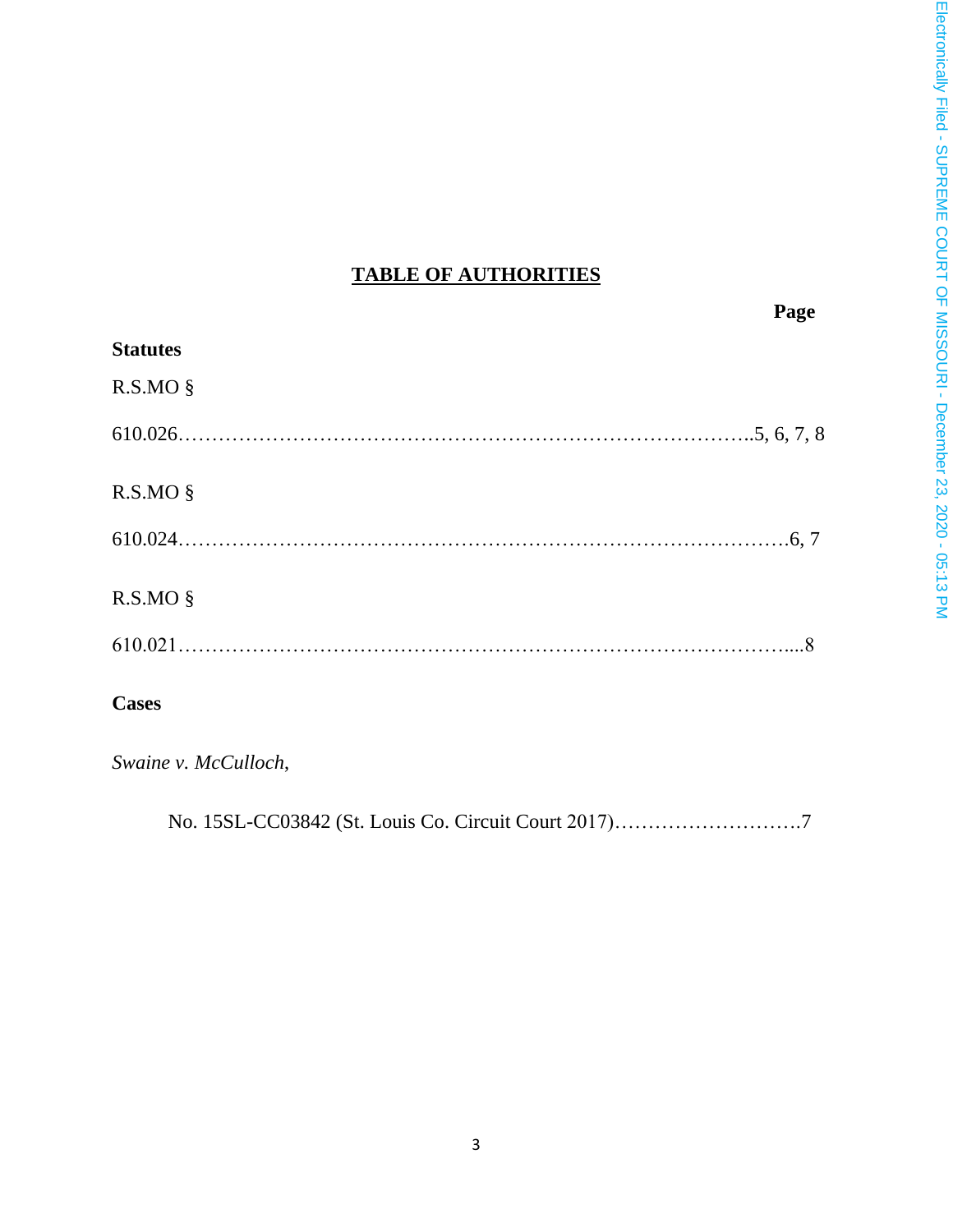## **Jurisdictional Statement**

Amicus adopts the jurisdictional statement as set forth in Appellants' brief.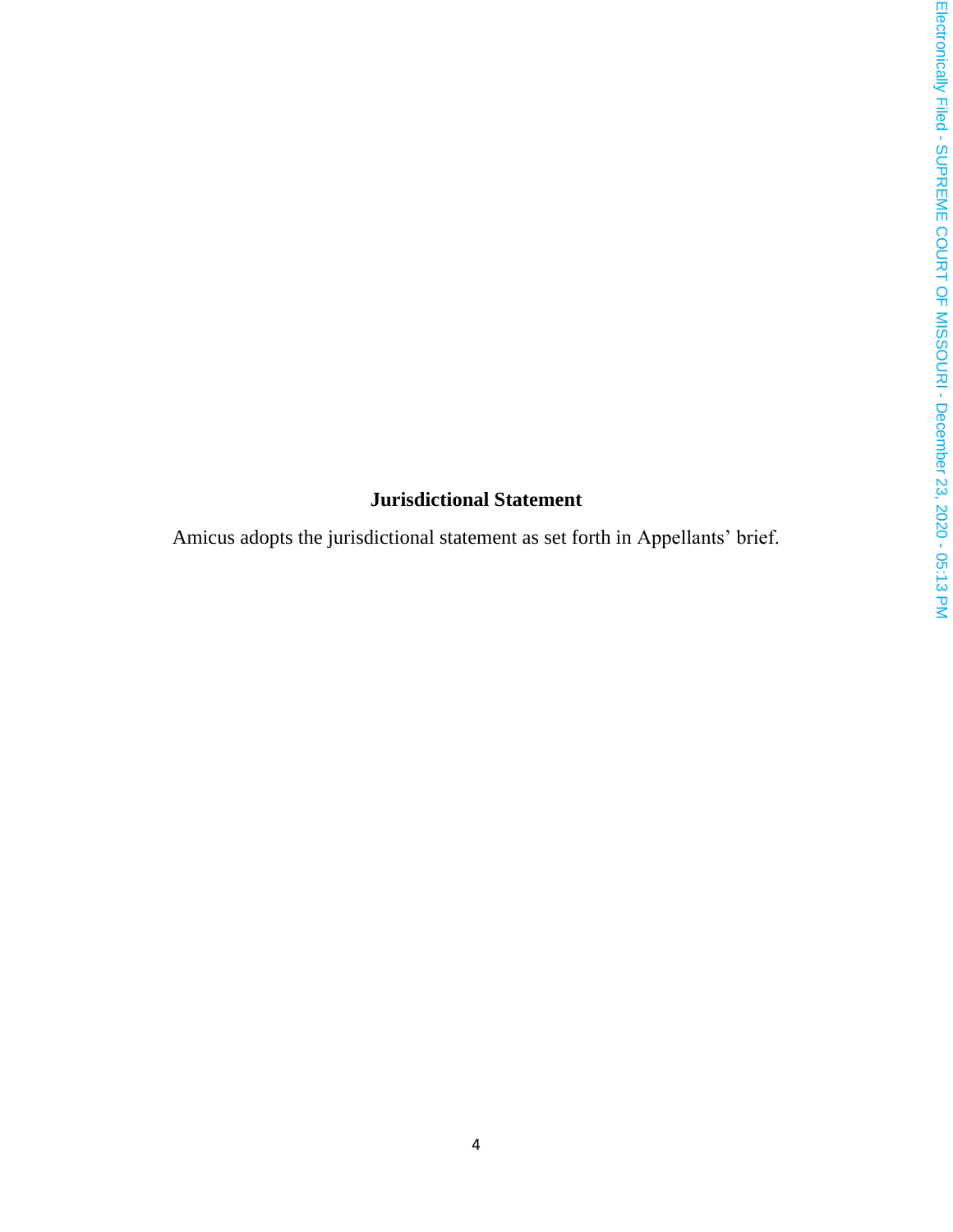#### **INTERESTS OF AMICUS CURIAE**

Mark Pedroli is the founder of the *Sunshine and Government Accountability Project*, a St. Louis County, Missouri unincorporated association of people and lawyers dedicated to transparency and accountability in government. Mr. Pedroli, an attorney, frequently serves Sunshine requests and is involved in Sunshine litigation throughout the state, including but not limited to pending litigation against the Missouri Office of Governor regarding the use of the burner app *Confide*; the Missouri Attorney General's Office regarding the nonproduction of records requested and maintained on private servers; the Missouri House of Representatives regarding constituent redactions and the claimed 'First Amendment exception'; St. Louis County, Missouri regarding the non-production of public records related to the multiple jail deaths, and various counties and municipalities throughout Missouri for police body camera video and other public records. Typically serving a Sunshine request per week or more, Mr. Pedroli is acutely aware of the issues before this Court and has repeatedly faced inconsistent requests for payment for government lawyers.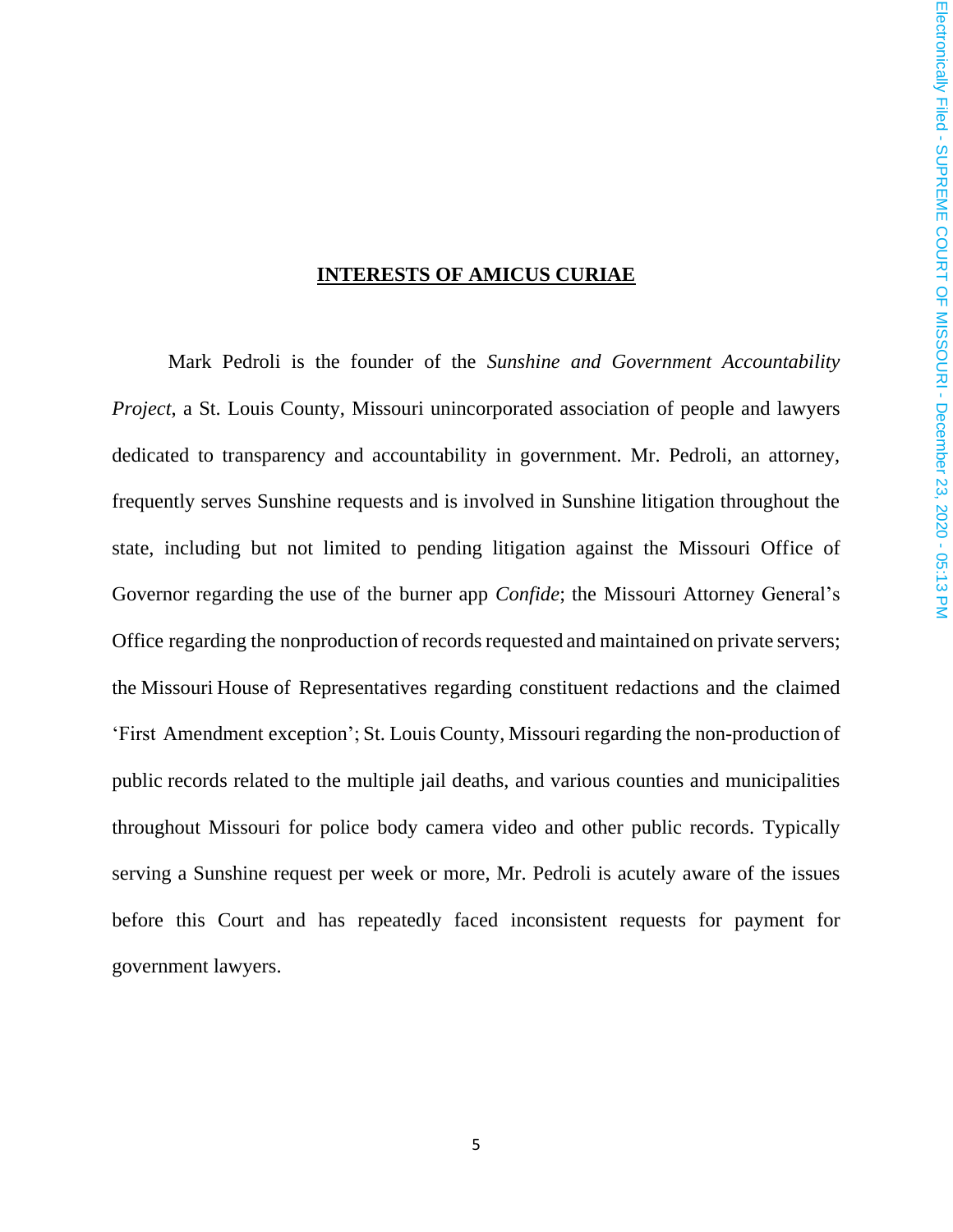## **STATEMENT OF FACTS**

Amicus adopts the Statement of Facts as set forth in Appellants' brief.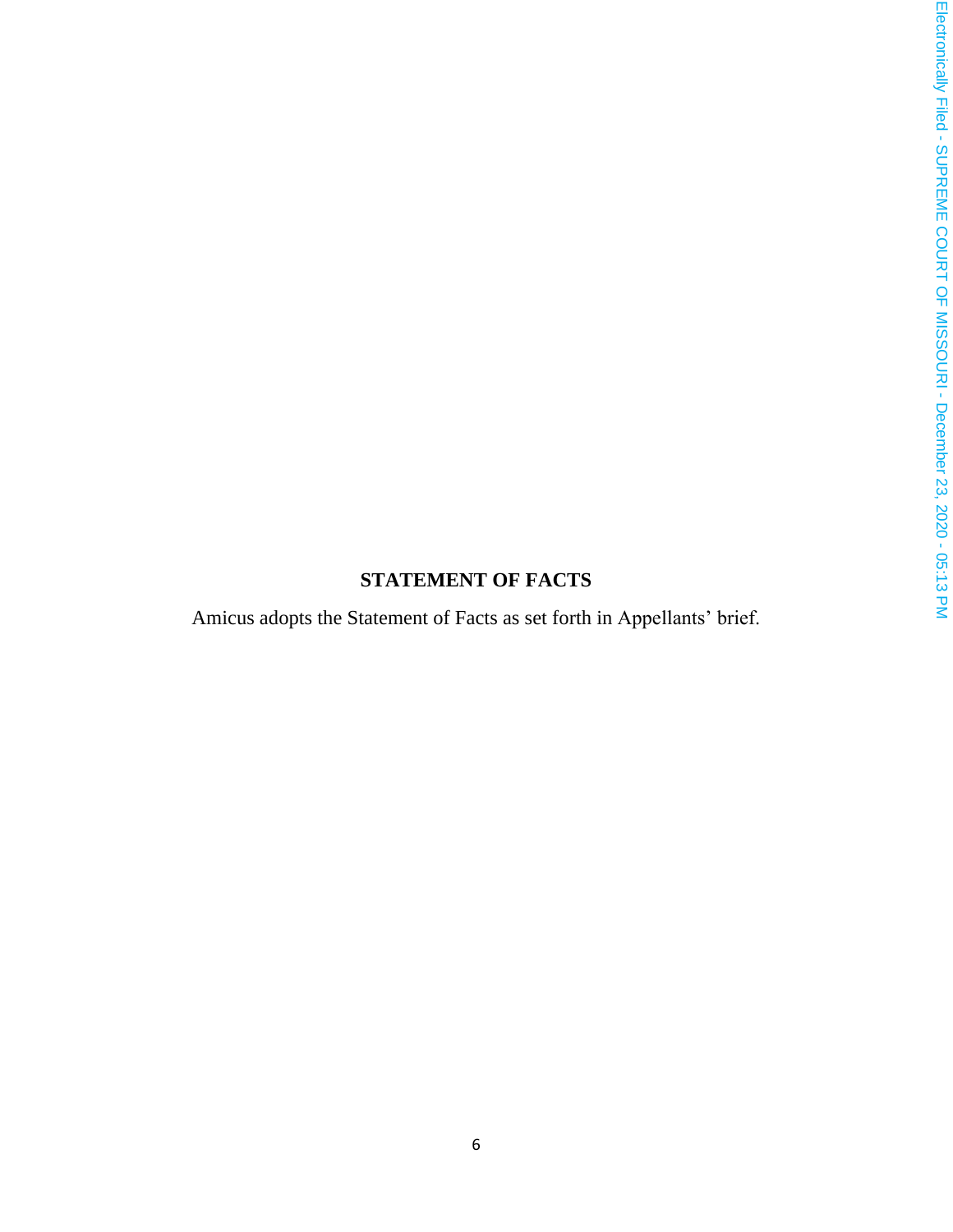### **SUMMARY OF ARGUMENT**

Whereas burner app burns government records, charging attorneys' fees to produce records price the records out of the reach of ordinary requestors. <sup>2</sup> Whether burning records or pricing records beyond the reach of requestor, the result is the same, less government transparency. Across the state of Missouri, government entities are *inserting* government lawyers into the Sunshine process and often, deliberately escalating the cost of public records. Search, research or duplication time spent *procedurally* fulfilling a Sunshine request is not the same as government attorney time spent *substantively* closing or redacting records, charges for the former are allowed, and charges for the latter are unauthorized by statute.

 $2$  Undersigned attorney is counsel in Sansone v. Greitens, et al., 17AC-CC00635 better known as the "Confide litigation", *pending*.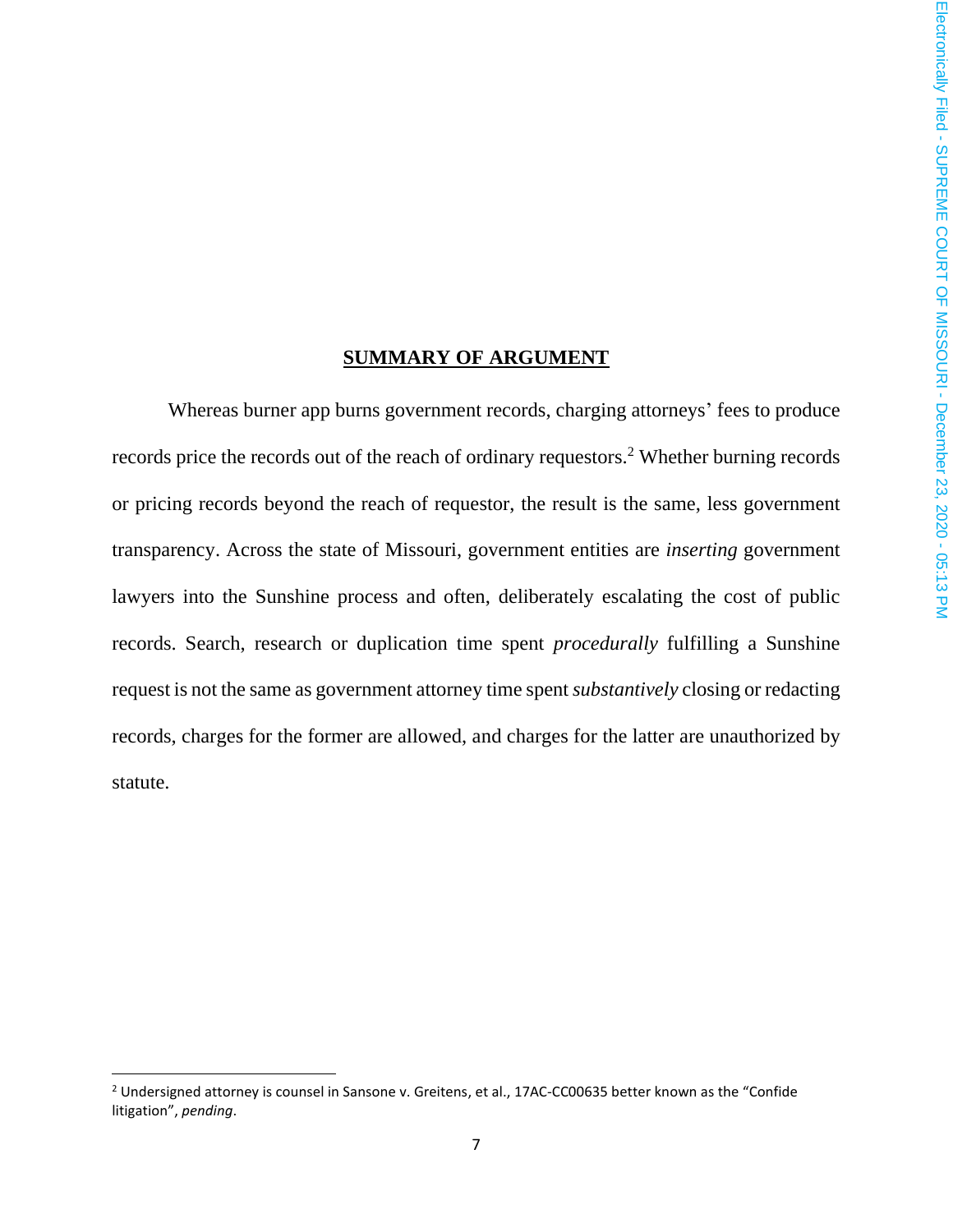#### **ARGUMENT**

Pursuant to § 610.026 RSMo, the government's ability to charge Sunshine law requestors is explicitly limited to 1) copy fees, 2) duplication time, and 3) search and research time, or time spent searching and collecting the actual records for inspection or copying. The law prohibits any other charge or fee, including attorney fees.

Government attorneys do not search for or collect records. Instead, government attorneys make substantive government decisions about whether records are open or closed. Closing records is a basic government function. There is no legal authority in support of the proposition that Sunshine requestors pay for the closing, redacting, or the determination of whether a record is open or closed. Closing records, whether by vote, the act of a government attorney, redactions, or nonproduction is a substantive function of the government and a prerequisite to complying with the Sunshine law.

Government attorneys are not allowed to search for, collect, or produce records and then charge attorney time. § 610.026.1(1) reads in part:

> ".. the public governmental body shall produce the copies *using employees of the body that result in the lowest amount of charges for search, research, and duplication* time.." § 610.026.1(1) RSMo [emphasis added]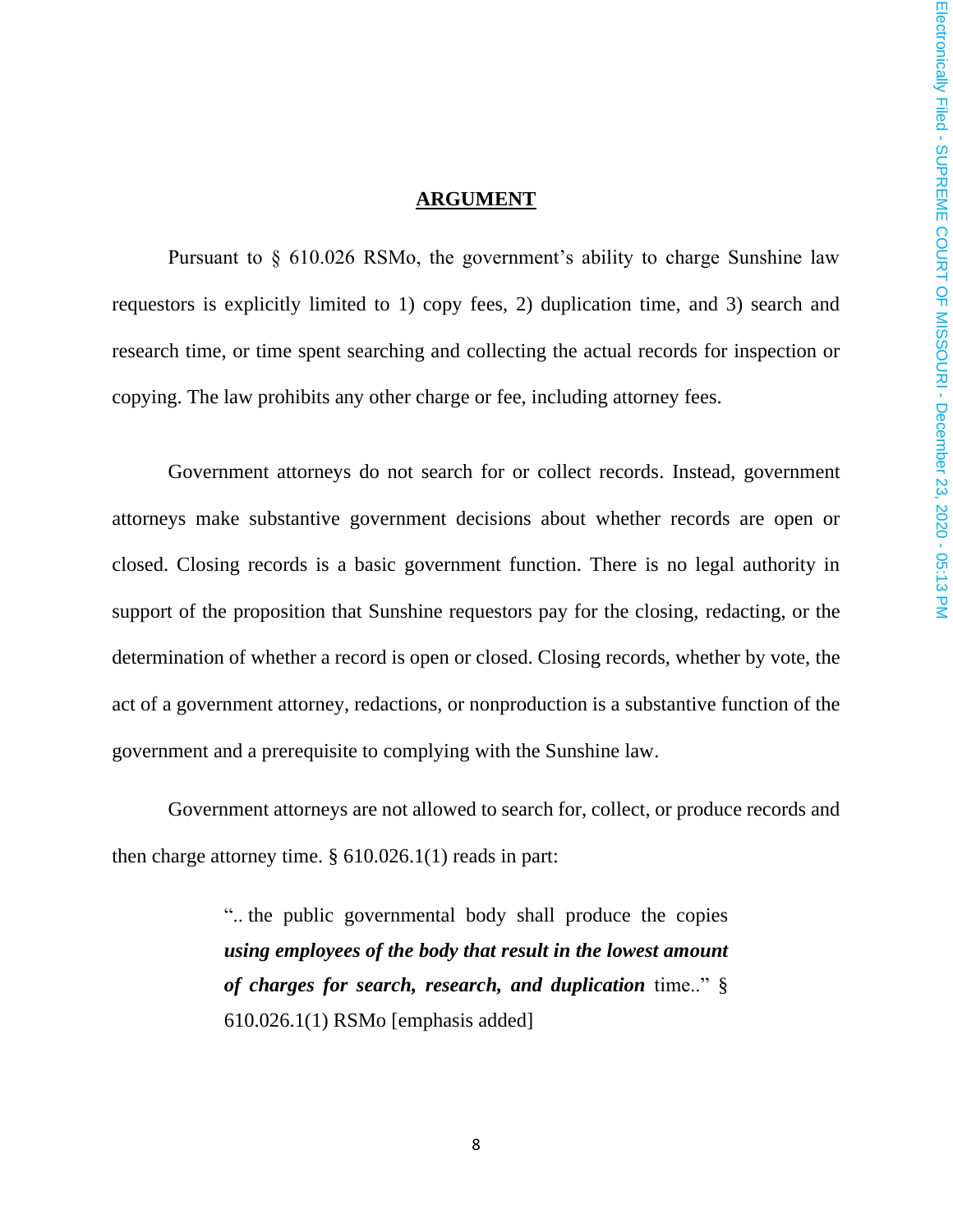Not only is the government barred from passing along the costs of closing or redacting records to those who request records, but the law *directs* the government to close, redact or separate open from closed records, if necessary, in response to a Sunshine request.

> "If a public record contains material which is not exempt from disclosure as well as material which is exempt from disclosure, *the public governmental body shall separate* the exempt and nonexempt material and make the nonexempt material available for examination and copying." § 610.024.1 RSMo [emphasis added]

The Sunshine law also strictly limits what the government can charge to produce public records. The allowed charges exclude government lawyers charging for making substantive decisions about whether to close or redact records. Statutorily allowed charges are procedural and directly related to the search, collection, and duplication of the records, see § 610.026.1(1) RSMo. In fact, fees related to searching government computers and producing government emails:

> "..shall include **only** the cost of copies, staff time.. required for making copies and programming, if necessary, and the cost of the disk, tape, or other medium used for the duplication." § 610.026.1(2) RSMo. [emphasis added]

"Staff time" is explicitly limited to the time required for 1) *making copies* and 2) *programming*, if necessary. Staff time is not attorney time. All other costs, including the costs of attorneys, are prohibited.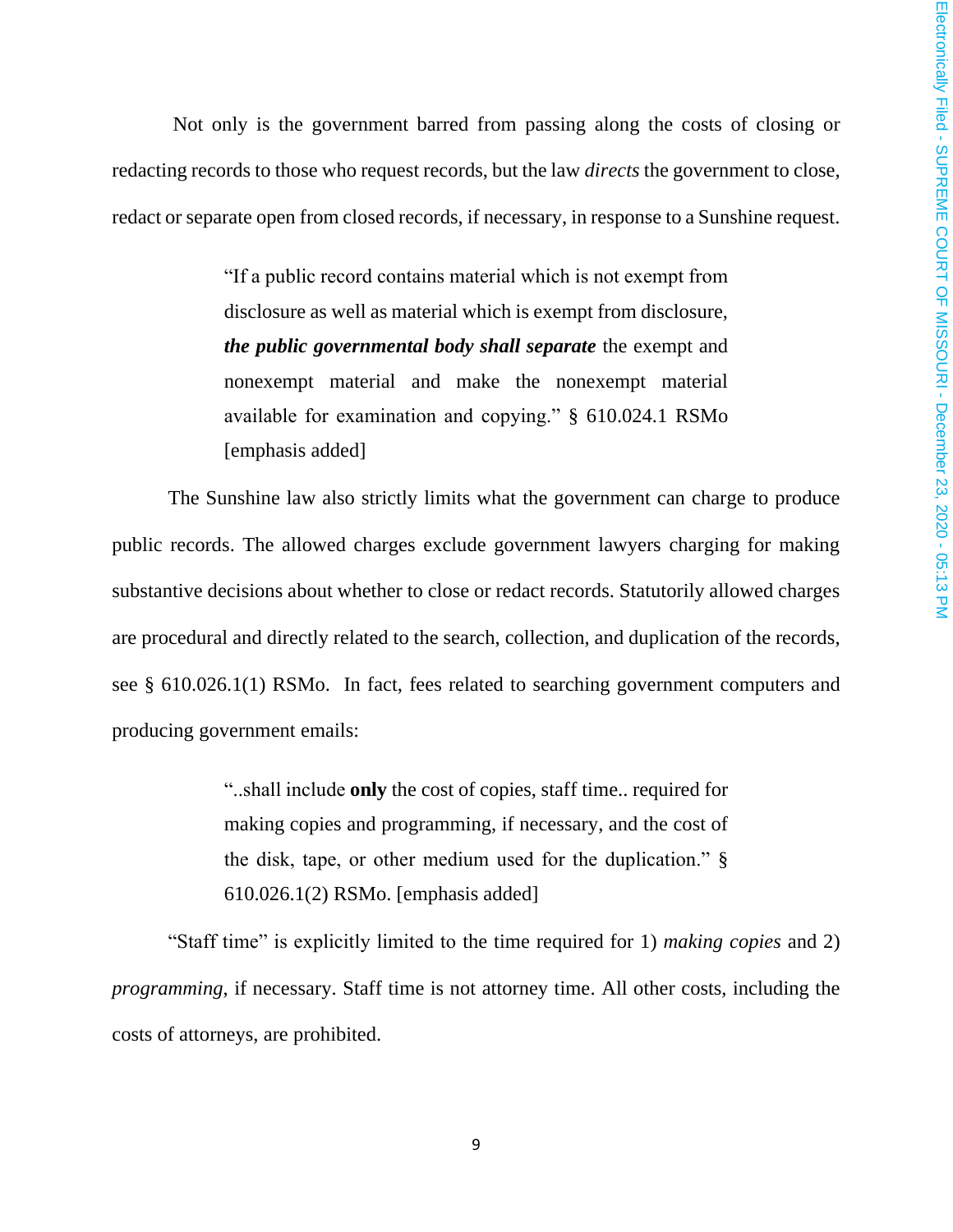In *Swaine v. McCulloch*, No. 15SL-CC03842 (St. Louis County Circuit Court, Judgment, January 4, 2017), Judge Wallace ruled that the government, alone, bore the responsibility and the cost of redacting or closing records, the cost could not be passed on to the record requestor. In that case, the government unsuccessfully argued that attorney time should be considered "research time" under § 610.026.1(1) RSMo. Search, research or duplication time spent *procedurally* fulfilling a Sunshine request is not the same as attorney time spent *substantively* closing records, and the statute infers that when directing the government to produce records "using employees... that result in the lowest amount of charges for search, research, and duplication time." § 610.026.1(1) RSMo. The intent of the Missouri General Assembly was that search, research and duplication should be handled by lower level staff that will result in the least charge for the requestor, and all other time spent would be borne by the government. Now more than forty years after the Sunshine Law passed, the government is arguing that requestors of information should have to pay the highest-paid government attorneys to review the requested records, and close or redact them, even though charging for this substantive government obligation is not authorized, inferred or even contemplated by statute.

Government attorneys don't file, store, or look for records, Custodians and lower level staff do. "Search" and "research" time is time spent finding the records, wherever they may be. Redacting and/or closing records is different, it's a substantive legal determination made about the status of records generally. The closing of a record must occur by either vote or by substantive decision, § 610.021 RSMo. Just like the cost of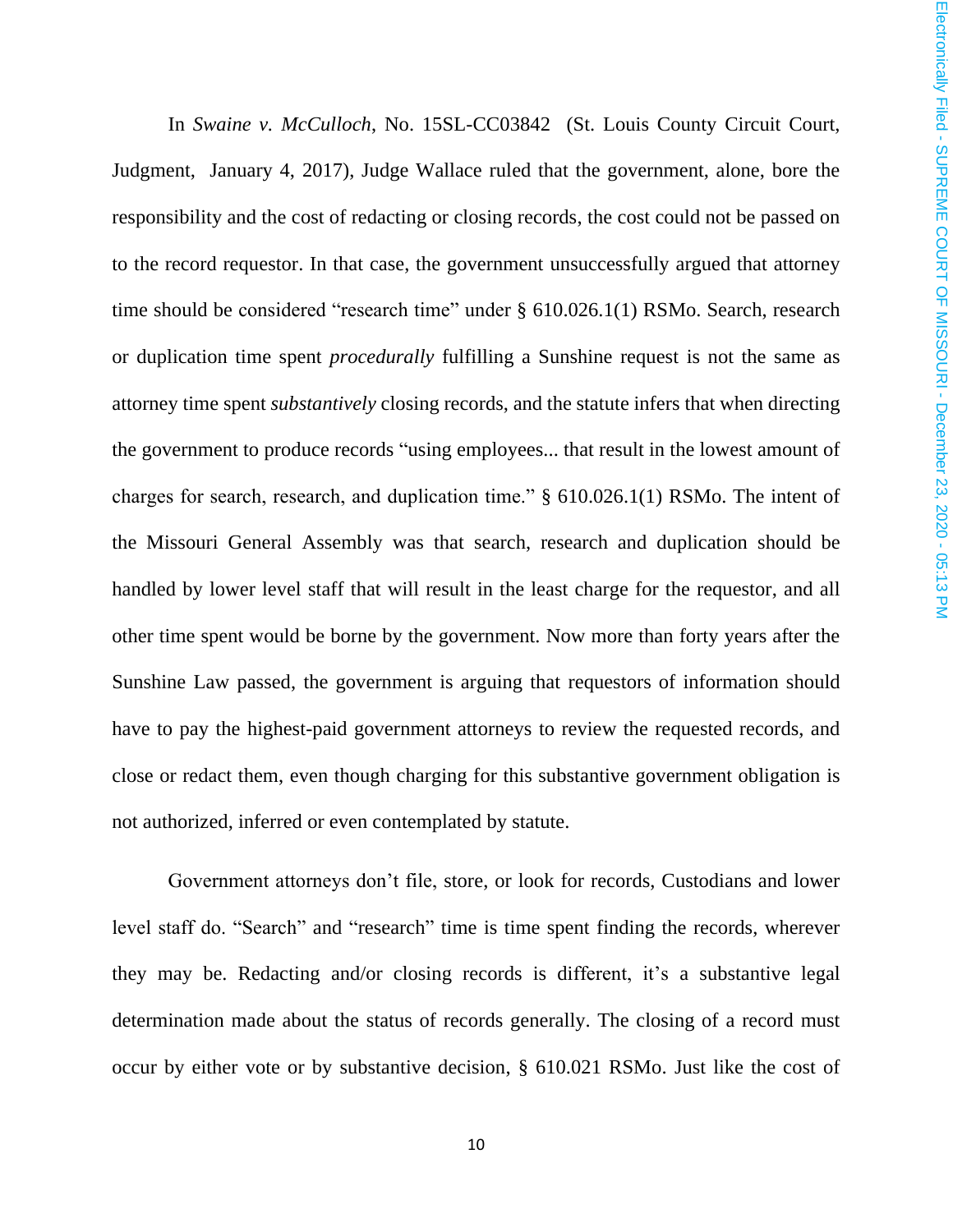holding a vote to close or redact records cannot be charged to a record requestor, an executive or legal decision to close or redact records is not a "search" or "research" cost that can be passed on to a requestor. Votes to close or redact records and executive or legal decisions to close or redact records are not "searches" or "research" charges related to the fulfillment of a Sunshine request, they are essential functions of the government.

Only the cost of searching, researching, collecting, and copying responsive documents can be charged to a requestor, and only on a limited basis, see § 610.026 RSMo. If the government *chooses* to involve government attorneys in an effort to close or redact records after a Sunshine request is made, or review politically sensitive records, then the government's effort has moved beyond the fulfillment stage contemplated by the Sunshine law and veered into either the substantive government processes of closing or redacting records or the political process of reviewing sensitive documents. Either way, charging attorney review and redaction costs to requestors is unauthorized by statute. Increasing the cost of transparency by stacking attorney's fees on top of other search and duplication fees will be a useful tool for bad actors trying to dissuade Sunshine requests or price records out of the hands of ordinary residents.

#### **RECORD REQUESTORS ARE TREATED UNEQUALLY**

Under the government's theory, the person who first requests the public records bears the full cost of the government attorney for redacting, closing or otherwise reviewing the records sought. These prices can easily climb into the thousands of dollars and often do. However, the second person who requests the same records will obtain the same records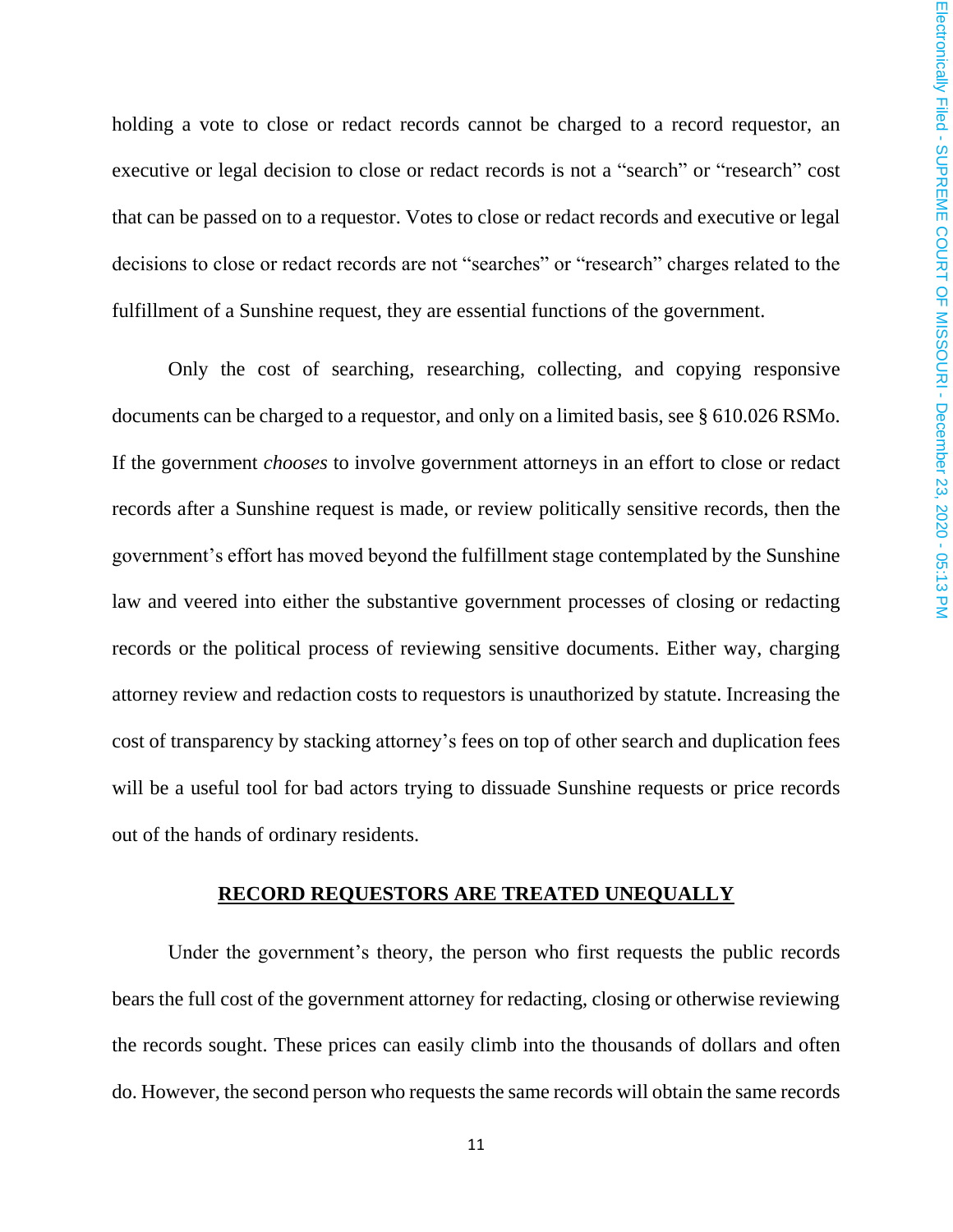at the lesser cost of duplication, potentially hundreds if not thousands of dollars less than the first requestor. This is already happening throughout Missouri. Governments, especially statewide entities, like the Governor's Office, are routinely closing or redacting records, particularly emails, *after* they receive a Sunshine request. The first Sunshine requestor is forced to pay the government to do its job of determining if a record is open or closed, but not the subsequent requestors of the *same documents*. The legislature certainly didn't create a law to punish the first requestor with attorney fees. Instead, the legislature contemplated exactly what the law says, that each requestor would be charged the same amount to reproduce the same records.

Stacking attorney fees on top of searching and copying fees will become the final cudgel governments use to dissuade the release of public information. Records will be constructively closed to those without the money to pay government attorneys, and public records will only be available to those with the resources to pay for them.

#### **CONCLUSION**

The Sunshine law doesn't authorize and, Missourians don't want to live in a state where the government can constructively close records to people that can't afford government attorneys. Allowing governments to charge attorney's fees for records is the biggest threat to the Sunshine law since burner apps were introduced into state government. Bad government actors are either going to destroy records or price them out of reach.